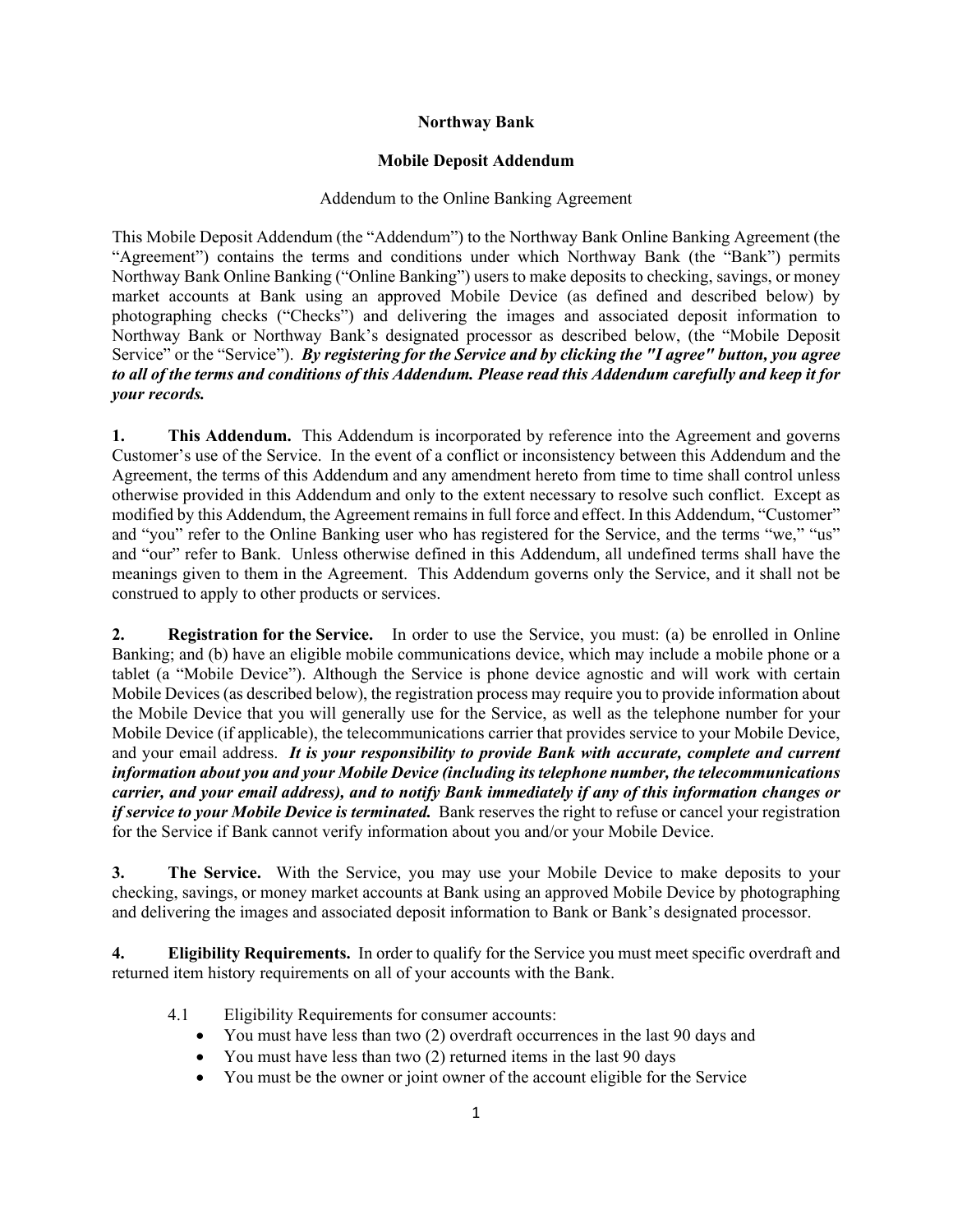- 4.2 Eligibility Requirements for business accounts:
	- You must have less than two (2) overdraft occurrences in the last 90 days and
	- You must have less than five  $(5)$  returned items in the last 90 days
	- You must be the owner or an authorized signer of the Account that is eligible for the Service

**5. Mobile Device Requirements**. Customer understands that it must, and hereby agrees, at its sole cost and expense, to use a Mobile Device that meets all technical requirements for the proper delivery of a deposit via the Service and that fulfills Customer's obligation to obtain and maintain secure access to the Internet. Customer understands and agrees it may also incur, and shall pay, any and all expenses related to the use of the Service, including, but not limited to, telephone service or Internet service charges. Customer is solely responsible for the payment of any and all costs and expenses associated with meeting and maintaining all technical requirements and additional items necessary for the proper use of the Service. Customer understands and agrees that it is solely responsible for the operation, maintenance and updating of all equipment, software and services used in connection with the Service and the cost thereof, and Customer hereby agrees that it will perform, or cause to be performed, all vendor recommended maintenance, repairs, upgrades and replacements. Bank is not responsible for, and Customer hereby releases Bank from, any and all claims or damages resulting from, or related to, any computer virus or related problems that may be associated with using electronic mail or the Internet. Bank is not responsible for, and Customer hereby releases Bank from, any and all claims or damages resulting from, or related to, defects in or malfunctions of Customer's Mobile Device and/or any associated hardware or software, or failures of or interruptions in any electrical, telephone or Internet services. Bank hereby advises Customer, and Customer hereby agrees to scan its Mobile Device and/or any associated hardware or software on a regular basis using a reliable virus detection product in order to detect and remove viruses.

**6. Business Days and Hours of Operation.** For the purposes of this Addendum, the term "Business Day" has the meaning set forth in the Agreement. You can use your Mobile Device to access the Service 24 hours a day, seven days a week, and processing of an item will be in accordance with this Addendum, including applicable cut-off times as provided in Section 12 below; however, your access to Online Banking and the Service may be restricted during regular daily maintenance periods and any special maintenance periods.

**7. Service Fees.** There is no fee for the Service.The Bank reserves the right to add or modify fees for this Service, and if we do so, we will notify you as required by law. You may incur charges to receive Internet, cellular or other data service on your Mobile Device for which you are solely responsible.

**8. Limitations of Service**. When using the Service, you may experience technical or other difficulties. We cannot assume responsibility for any technical or other difficulties or any resulting damages that you may incur. The Service may have qualification requirements, and we reserve the right to change the qualifications at any time without prior notice. We reserve the right to change, suspend or discontinue the Service, in whole or in part, or your use of the Service, in whole or in part, immediately and at any time without prior notice to you.

**9. Eligible items**. You agree that you will use the Service to deposit only checks as that term is defined in Federal Reserve Regulation CC ("Reg CC"), that are payable to, and indorsed by, you. You agree that the image of the check transmitted to shall be deemed an "item" within the meaning of **Article 4 of the Uniform Commercial Code ("UCC")** and you are bound by all applicable provisions of the UCC**.**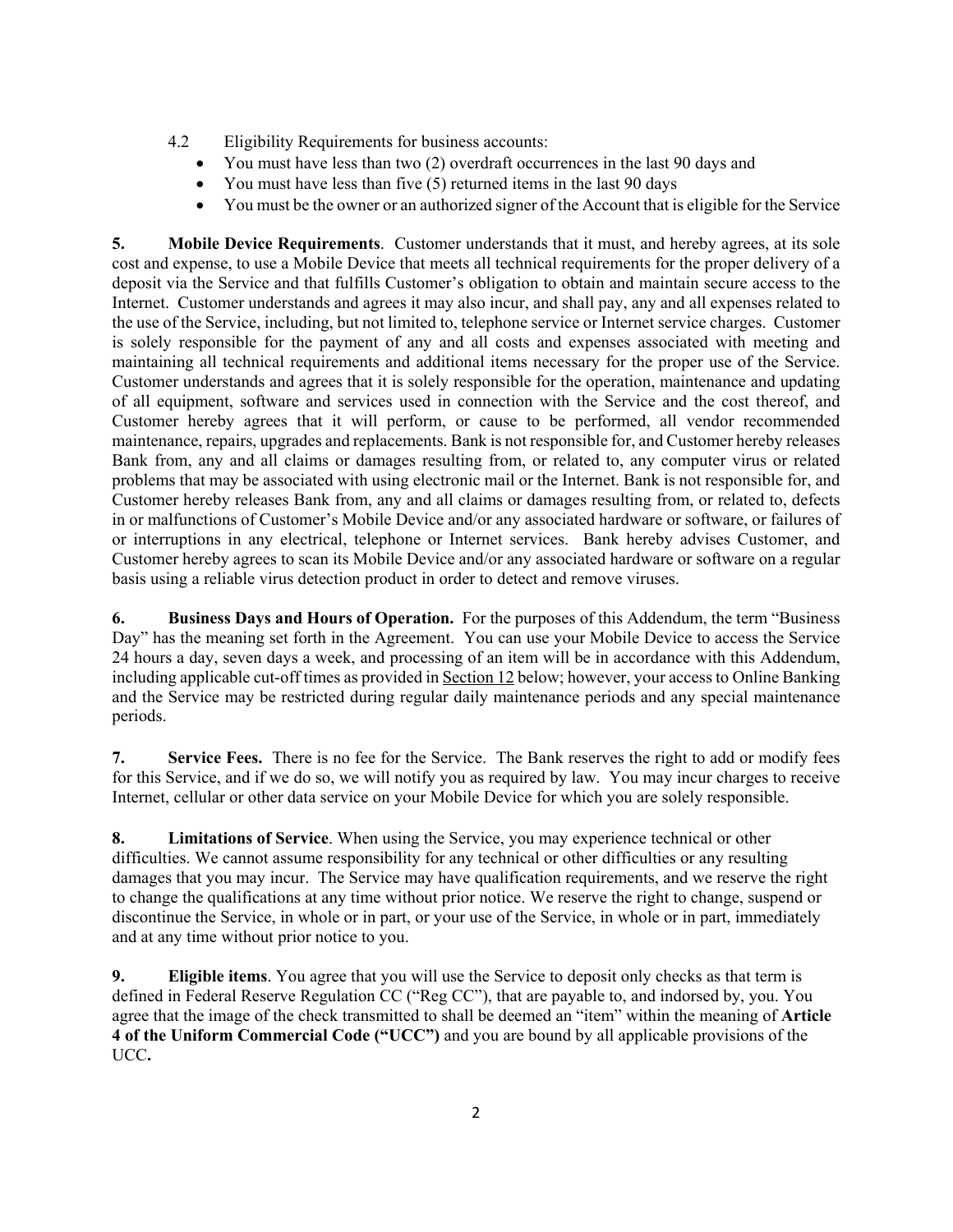You agree that you will not use the Service to photograph and deposit any checks or other items as shown below which shall be considered ineligible items:

- i. Checks payable to a third party (rather than to Customer, unless Bank agrees in writing otherwise with respect to Customer's Designated Affiliates);
- ii. Remotely-created checks, or remotely-created payment orders deposited into or cleared through the check clearing system;
- iii. Checks drawn on banking institutions outside the U.S. or in currencies other than U.S. Dollars;
- iv. Irregular checks (e.g., where the numerical and written amounts are different);
- v. Previously-returned checks;
- vi. Checks payable to or in cash;
- vii. Checks exceeding any Customer transaction or file limits as Bank may establish from time to time;
- viii. Checks that Customer knows or suspects, or should know or suspect, are altered on the front of the item, fraudulent or otherwise not authorized by the owner of the account on which the checks/items are drawn;
- ix. Checks that have any endorsement on the back other than that specified in or otherwise required by this Appendix;
- x. Checks that have been previously submitted through the Service or through a remote deposit capture service offered at any other financial institution;
- xi. Checks that are drawn or otherwise issued by the U.S. Treasury Department;
- xii. Checks that are postdated or more than six (6) months old; and
- xiii. Checks that are not acceptable to Bank for deposit into an Account as provided in the Account Agreement, or are in violation of any law, rule or regulation.

### **10. Image Quality**.

10.1 The image of an item transmitted to using the Service must be legible, including the MICR data. The image quality of the items must comply with the requirements established from time to time by ANSI, the Board of Governors of the Federal Reserve Board, or any other regulatory agency, clearing house or association.

10.2 Customer is solely responsible for the inspection of all electronic items to ensure legibility of the Check image and all information on an original Check is accurately photographed and legible. Customer acknowledges that image technology may not capture all security features contained in the original Check(s) and agrees to assume any and all losses resulting from claims based on security features that do not survive the image process. Customer acknowledges that Bank does not verify or inspect the accuracy, legibility or quality of the electronic item prior to processing an electronic item. Bank reserves the right in its sole discretion at any time to correct, alter or amend data submitted in an electronic item in accordance with general banking and check collection practices to facilitate processing of the Check, but Bank shall have no obligation to effect such a repair.

#### **11. Endorsements and Procedures.**

11.1 You agree to endorse any item transmitted through the Service with your signature and to write "FOR MOBILE DEPOSIT ONLY, NORTHWAY BANK ACCOUNT #" followed by the last 3 digits of the account number you are depositing into, or as otherwise instructed by Bank from time to time. You agree to follow any and all other procedures and instructions for use of the Service as Bank may establish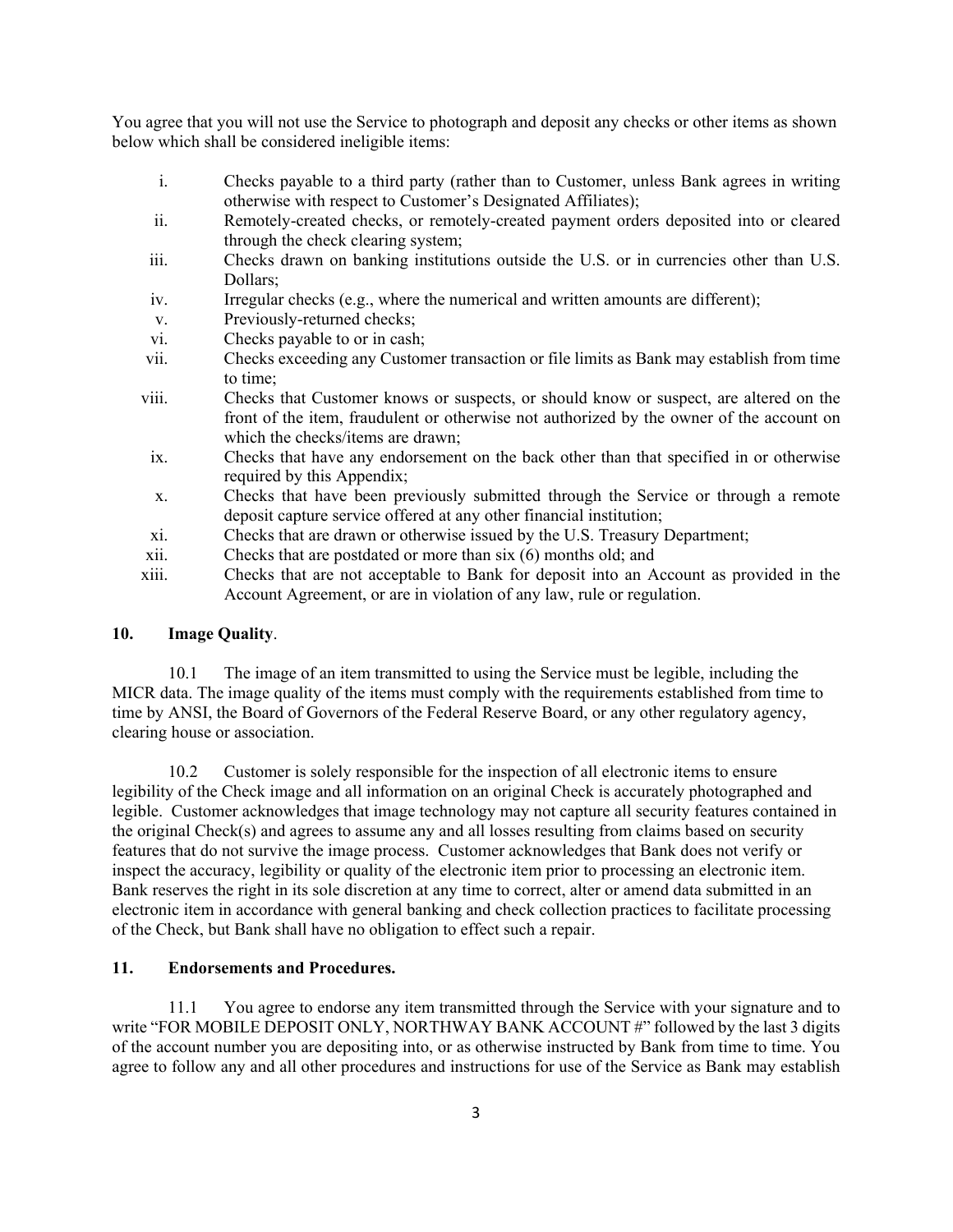from time to time. Any loss we incur from a delay, processing error or any other action resulting from an irregular endorsement or other markings by you will be your responsibility.

11.2 If the back of any item includes language such as: □ CHECK HERE AFTER MOBILE OR REMOTE DEPOSIT, Customer must check the box after submitting the item for deposit via the Service.

11.3 A Check payable to two payees must be endorsed by both payees. If the Check is payable to you or your joint owner, either of you can endorse it. If the Check is made payable to you and your joint owner, both of you must endorse the Check and it must be deposited into an account owned by both of you.

#### **12. Receipt of Items**.

12.1 Bank reserves the right to reject any item transmitted through the Service, in its sole and exclusive discretion, without liability to you. Bank is not responsible for items we do not receive or for images that are dropped during transmission. If Bank rejects an item due to image quality, you will be notified that we cannot read the check and you will be required to re-take the photo. An image of an item shall be deemed received when you receive a confirmation from Bank that we have received the image. Receipt of such confirmation does not mean that the transmission was error free or complete or will be considered a deposit and credited to your account. We further reserve the right to charge back to your account at any time, any item that we subsequently determine was not an eligible item. You agree that the Bank is not liable for any loss, costs, or fees you may incur as a result of our chargeback of an ineligible item.

12.2 Bank reserves the right at any time to refuse the deposit or processing of an electronic item, and to return same to Customer without prior notice. Bank may request that Customer deposit the original Check for processing and collection, instead of the electronic item. Bank shall not be liable to Customer for (i) failure to process or collect an electronic item; (ii) any error that results in processing or collecting an electronic item because of Customer's failure to provide Bank with full and correct data or dollar amount from the original Check, or an accurate and legible of the original Check; and (iii) any Check that violates this Addendum, or any other agreement between Customer and Bank. Customer agrees that Bank may charge the account of Customer for any and all returned items that relate to original Check(s) deposited with Bank.

**13. Availability of Funds.** You agree that items transmitted using the Service are not subject to the funds availability requirements of Federal Reserve Board Regulation CC. In general, if an image of an item you transmit through the Service is received and accepted before **5:00 p.m.** Eastern Time on a business day that we are open, we consider that day to be the day of your deposit. Otherwise, we will consider that the deposit was made on the next business day we are open. Bank may delay availability of funds based on such factors as credit worthiness, the length and extent of your relationship with us, transaction and experience information, and such other factors as Bank, in its sole discretion, deems relevant. In addition, Customer agrees to follow The Check Clearing for the 21st Century Act, as it may be amended from time to time, and Regulation CC of the Federal Reserve Board ("Check 21 Act") for all checks deposited where applicable.

## **14. Disposal of Transmitted Items**.

14.1 Customer must securely store any original Check for 14 Calendar Days after transmission to Bank and make any original Check accessible to Bank at Bank's request. Upon Bank's request from time to time, Customer will deliver to Bank within two (2) Business Days, at Customer's expense, the requested original Check in Customer's possession. If not provided in a timely manner, such amount will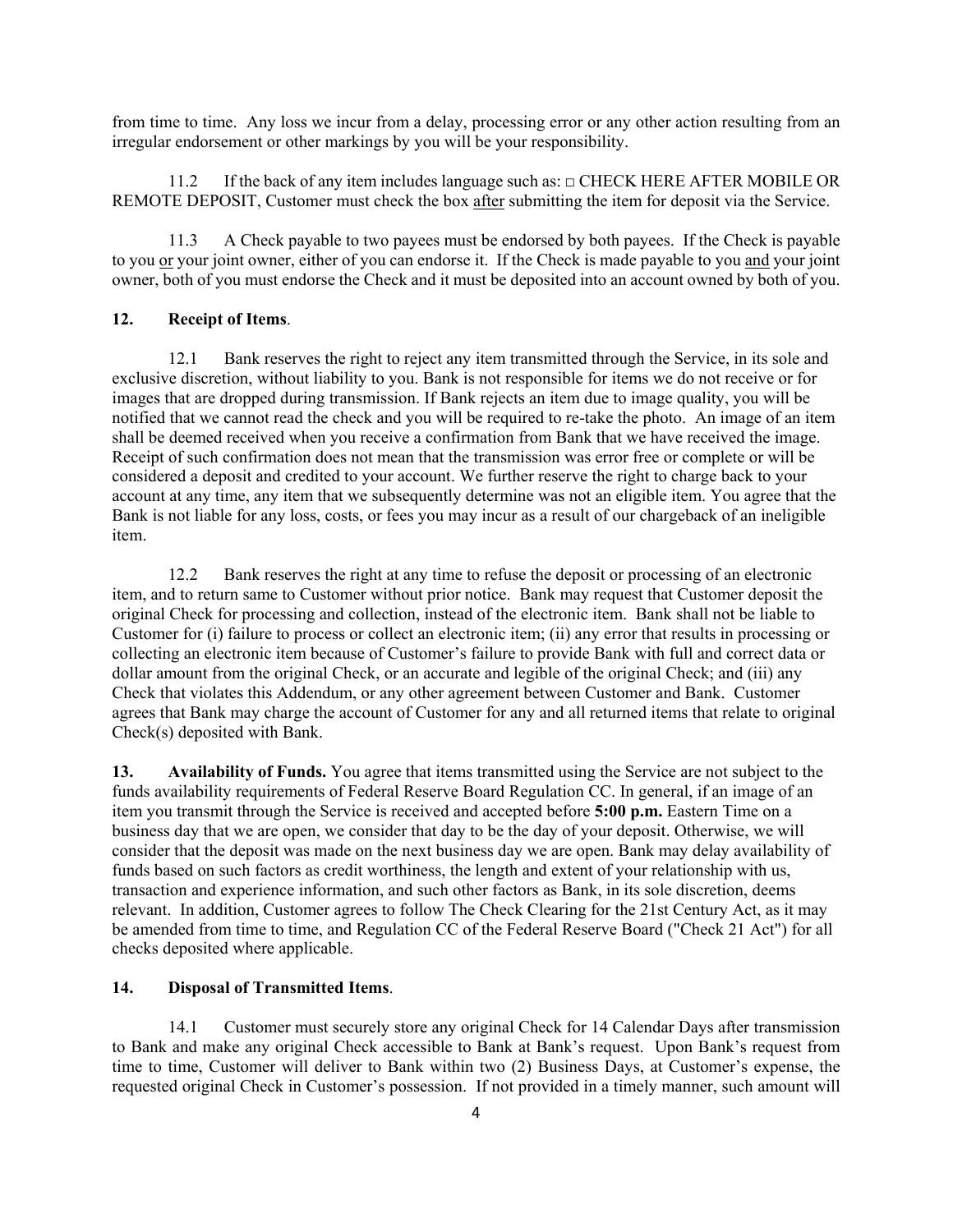be reversed from your account. Promptly after such 30-day period expires, Customer must destroy the original Check *by first marking it "VOID" and then destroying it by cross-cut shredding or another commercially acceptable means of destruction. After destruction of an original Check, the Image will be the sole evidence of the original Check.*

*Customer agrees that it will never deposit the original Check or present the original Check to Bank or anyone else for payment. Customer understands that it is responsible if anyone is asked to make a payment based on an original Check that has already been paid***.**

14.2 Customer also agrees to review and validate the accuracy of the Check data captured including the amount of the check and the legibility of the check image through the Service prior to transmission of the image. Customer will carefully examine any statement, notification or confirmation of a transaction and notify Bank within thirty (30) days of the statement date of any errors, discrepancies or fraudulent transactions. Customer agrees that thirty (30) days is a commercially reasonable time for Customer to notify Bank of errors, discrepancies or fraudulent transactions, unless any other agreements, laws, rules or regulations provide for a shorter time.

**15. Deposit Limits**. We reserve the right to impose limits on the amount(s) and/or number of deposits that you transmit using the Service and to modify such limits from time to time in our sole discretion. If you attempt to initiate a deposit in excess of these limits, we may reject your deposit. If we permit you to make a deposit in excess of these limits, such deposit will still be subject to the terms of this Addendum, and we will not be obligated to allow such a deposit at other times.

15.1 **For consumer accounts - The current daily dollar limit is \$3,000.00 with a limit of ten (10) eligible items. The monthly limit is \$5,000.00 with a limit of ten (10) eligible items.** Daily and multi-day deposit dollar and count limits may vary and are subject to change at the discretion of Bank.

15.2 **For business accounts - The current daily dollar limit is \$5,000.00 with a limit of ten (10) eligible items. The monthly limit is \$25,000.00 with a limit of twenty (20) eligible items.** Daily and multi-day deposit dollar and count limits may vary and are subject to change at the discretion of Bank.

**Bank may increase your deposit limits based on the eligibility requirements described in Section 15 in Bank's sole and exclusive discretion.** 

**16. Increasing Deposit Limits**. If you wish to increase your deposit limits, you must call Customer Service at 800-442-6666 or visit any Bank branch location.

16.1 In order to qualify for increased deposit limits on your use of the Service, you must meet specific requirements.

#### 16.1.1 **Eligibility to Increase Deposit Limits for Consumer Accounts:**

- You must have been an account holder with the Bank for at least six (6) months.
- You must have had this Service for at least six (6) months.
- You must have reached the deposit limits for at least three  $(3)$  of the past six  $(6)$ months.
- You must have less than two (2) overdraft occurrences in the last 180 days; and
- You must have less than (two) 2 returned items in the last 180 days.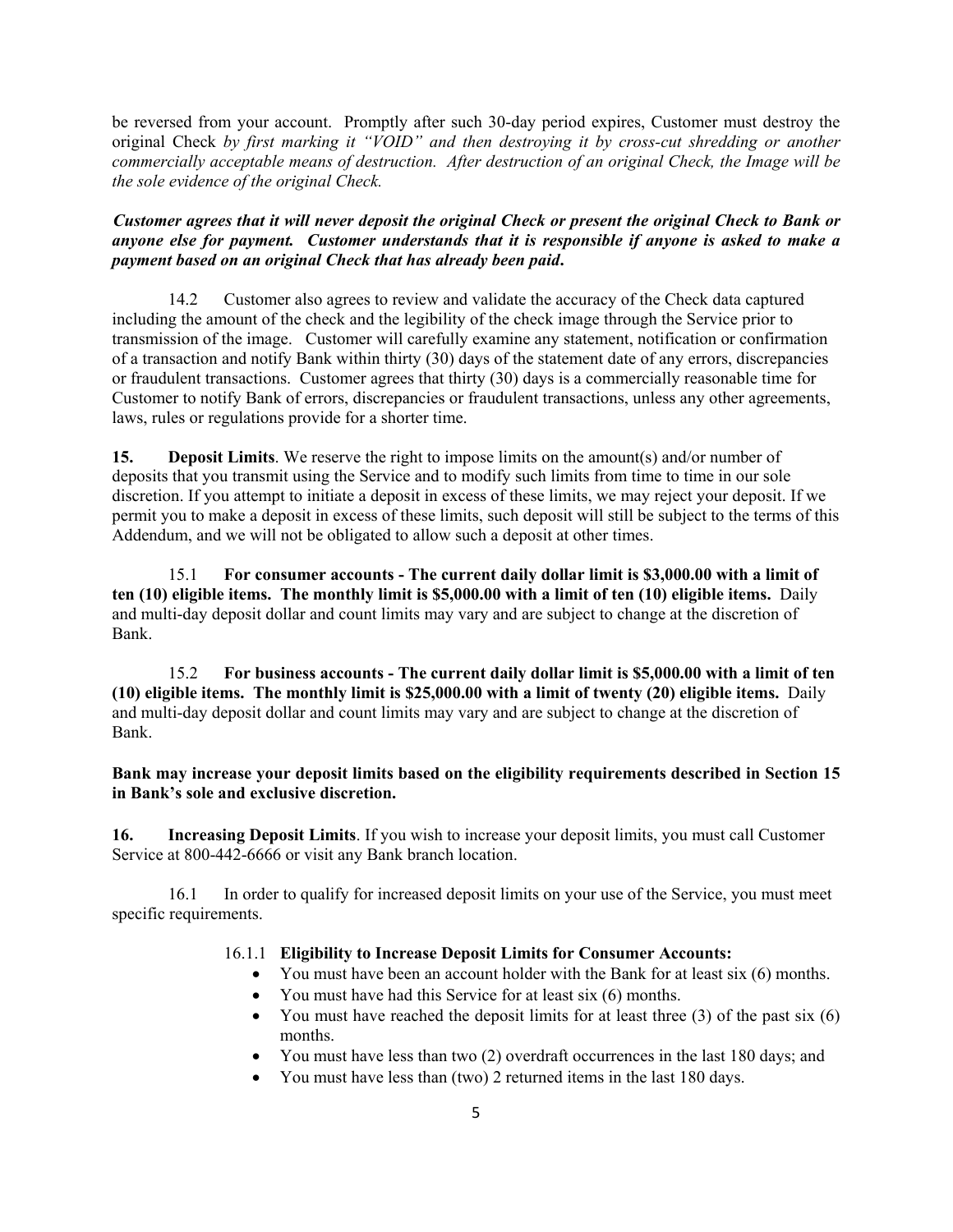## 16.1.2 **Eligibility to Increase Deposit Limits for Business Accounts:**

- You must have been an account holder with the Bank for at least six (6) months.
- You must have had this Service for at least six (6) months.
- You must have reached the deposit limits for at least three  $(3)$  of the past six  $(6)$ months.
- You must have less than two (2) overdraft occurrences in the last 180 days; and
- You must have less than five (5) returned items in the last 180 days.

16.2 If you meet the eligibility requirements for increased deposit limits listed above, your deposit limit will be increased as follows:

16.2.1 **Increased deposit limits for consumer accounts - The current daily dollar limit is \$5,000.00 with a limit of ten (10) eligible items. The monthly limit is \$10,000.00 with a limit of fifteen (15) eligible items.** Daily and multi-day deposit dollar and count limits may vary and are subject to change at the discretion of Bank.

16.2.2 **Increased deposit limits for business accounts - The current daily dollar limit is \$10,000.00 with a limit of fifteen (15) eligible items. The monthly limit is \$50,000.00 with a limit of thirty (30) eligible items.** Daily and multi-day deposit dollar and count limits may vary and are subject to change at the discretion of Bank.

**17. Returned Deposits.** Any credit to your account for Checks deposited using this Service is provisional. If original Checks deposited through this Service are dishonored, rejected or otherwise returned unpaid by the drawee bank, or are rejected or returned by a clearing agent or collecting bank, for any reason, including, but not limited to, issues relating to the quality of the image, you agree that an original Check will not be returned to you, but that we may charge back the amount of the original Check and provide you with an image of the original Check, a paper reproduction of the original Check or a substitute check. You will reimburse us for all loss, cost, damage or expense caused by or relating to the processing of the returned item. Without our approval, you shall not attempt to deposit or otherwise negotiate an original check if it has been charged back to you.

**18. Right of Setoff.** We may debit any of your accounts with us to obtain payment for any item that has been rejected or returned, for any adjustment related to such item or for any warranty claim related to such item (whether or not the rejection, return, adjustment or warranty claim was made timely), or for any other amounts owed to us under the terms of this Agreement.

**19. Hardware and Software**. In order to use the Service, you must obtain and maintain, at your expense, compatible hardware and software as specified by Bank from time to time. Bank is not responsible for any third-party software you may need to use the Service. Any such software is accepted by you as is and is subject to the terms and conditions of the software agreement you enter into directly with the third-party software provider at time of download and installation.

**20. Errors**. You agree to notify Bank of any suspected errors regarding items deposited through the Service right away, and in no event later than 60 days after the applicable Bank account statement made available to you. Unless you notify Bank within 60 days, such statement regarding all deposits made through the Service shall be deemed correct, and you are prohibited from bringing a claim against Bank for such alleged error. Consumers should refer to the Electronic Fund Transfers disclosure for additional information relating to liability.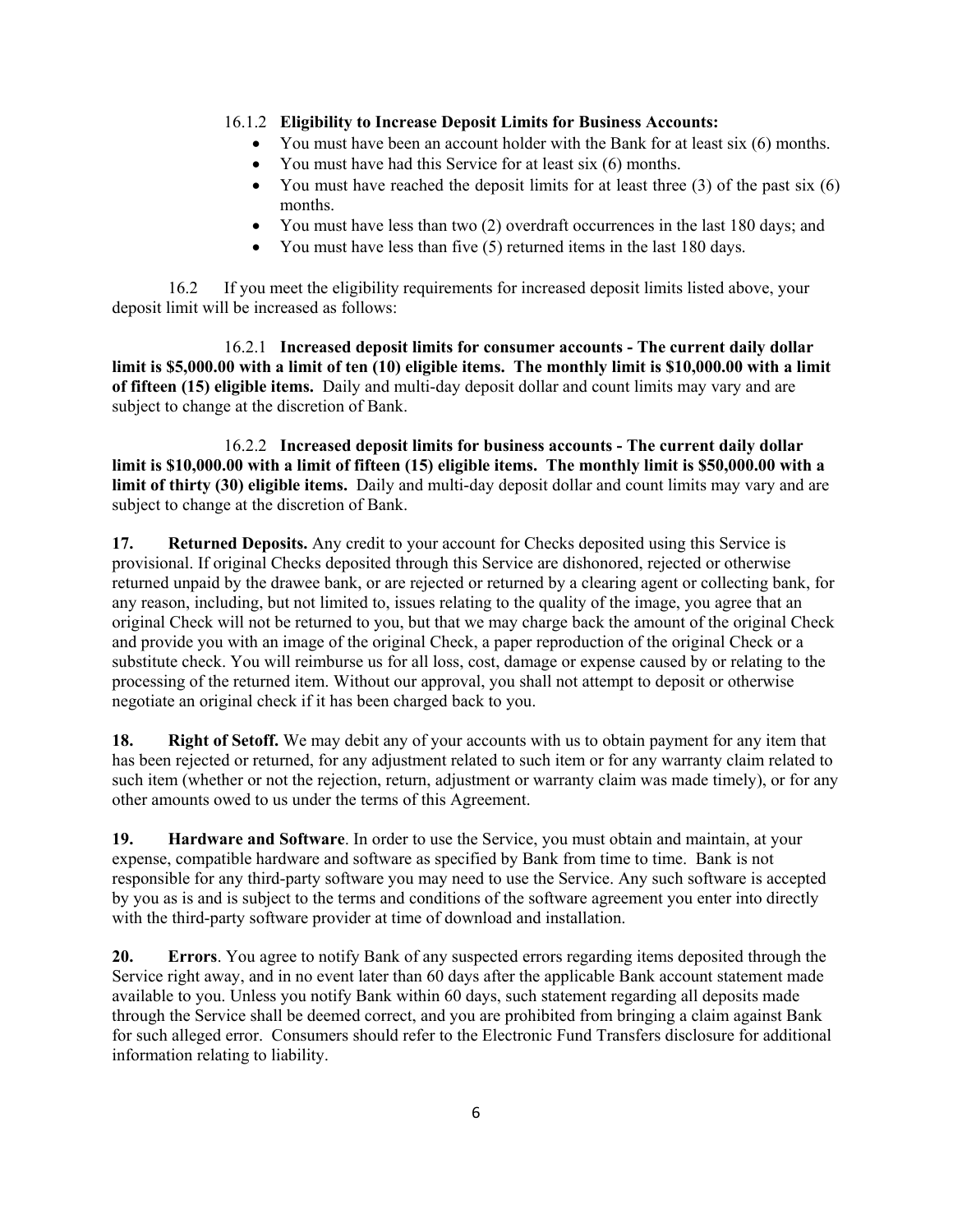**21. Errors in Transmission.** By using the Service, you accept the risk that an item may be intercepted or misdirected during transmission. Bank bears no liability to you or others for any such intercepted or misdirected items or information disclosed through such errors.

**22. Presentment**. The manner in which the items are cleared, presented for payment, and collected shall be in Bank's sole discretion subject to the terms and conditions governing your account.

**23. Ownership & License.** You agree that Bank retains all ownership and proprietary rights in the Service, associated content, technology, and website(s). Your use of the Service is subject to and conditioned upon your complete compliance with this Addendum. Without limiting the effect of the foregoing, any breach of this Addendum immediately terminates your right to use the Service. Without limiting the restriction of the foregoing, you may not use the Service (i) in any anti-competitive manner, (ii) for any purpose which would be contrary to Bank's business interest, or (iii) to Bank's actual or potential economic disadvantage in any aspect. You may use the Service only for business or personal use as approved by Bank and in accordance with this Agreement. You may not copy, reproduce, distribute or create derivative works from the content and agree not to reverse engineer or reverse compile any of the technology used to provide the Service.

**24. Audit/Cooperation with Investigations.** We may periodically audit and verify your compliance with this Addendum. You agree to cooperate with Bank in the investigation of unusual transactions, poor quality transmissions, and resolution of customer claims, including by providing, upon request and without further cost, any originals or copies of items deposited through the Service in your possession and your records relating to such items and transmissions.

**25. DISCLAIMER OF WARRANTIES.** YOU AGREE YOUR USE OF THE SERVICE AND ALL INFORMATION AND CONTENT (INCLUDING THAT OF THIRD PARTIES) IS AT YOUR RISK AND IS PROVIDED ON AN "AS IS" AND "AS AVAILABLE" BASIS. WE DISCLAIM ALL WARRANTIES OF ANY KIND AS TO THE USE OF THE SERVICE, WHETHER EXPRESS OR IMPLIED, INCLUDING, BUT NOT LIMITED TO THE IMPLIED WARRANTIES OF MERCHANTABILITY, FITNESS FOR A PARTICULAR PURPOSE AND NONINFRINGEMENT. WE MAKE NO WARRANTY THAT THE SERVICE (i) WILL MEET YOUR REQUIREMENTS, (ii) WILL BE UNINTERRUPTED, TIMELY, SECURE, OR ERROR-FREE, (iii) THE RESULTS THAT MAY BE OBTAINED FROM THE SERVICE WILL BE ACCURATE OR RELIABLE, AND (iv) ANY ERRORS IN THE SERVICE OR TECHNOLOGY WILL BE CORRECTED.

**26. LIMITATION OF LIABILITY.** IN ADDITION TO LIMITATIONS ON USE OF THE SERVICE AS PROVIDED IN SECTION 31 BELOW, YOU AGREE THAT WE WILL NOT BE LIABLE FOR ANY DIRECT, INDIRECT, INCIDENTAL, SPECIAL, CONSEQUENTIAL OR EXEMPLARY DAMAGES, INCLUDING, BUT NOT LIMITED TO DAMAGES FOR LOSS OF PROFITS, GOODWILL, USE, DATA OR OTHER LOSSES RESULTING FROM THE USE OR THE INABILITY TO USE THE SERVICE INCURRED BY YOU OR ANY THIRD PARTY ARISING FROM OR RELATED TO THE USE OF, INABILITY TO USE, OR THE TERMINATION OF THE USE OF THIS SERVICE, REGARDLESS OF THE FORM OF ACTION OR CLAIM (WHETHER CONTRACT, TORT, STRICT LIABILITY OR OTHERWISE), EVEN IF BANK HAS BEEN INFORMED OF THE POSSIBILITY THEREOF.

- **27. User warranties.** You represent and warrant to Bank that:
	- a. You will only transmit eligible items.
	- b. Images will meet the image quality standards as required in this Addendum.
	- c. You will not transmit duplicate items.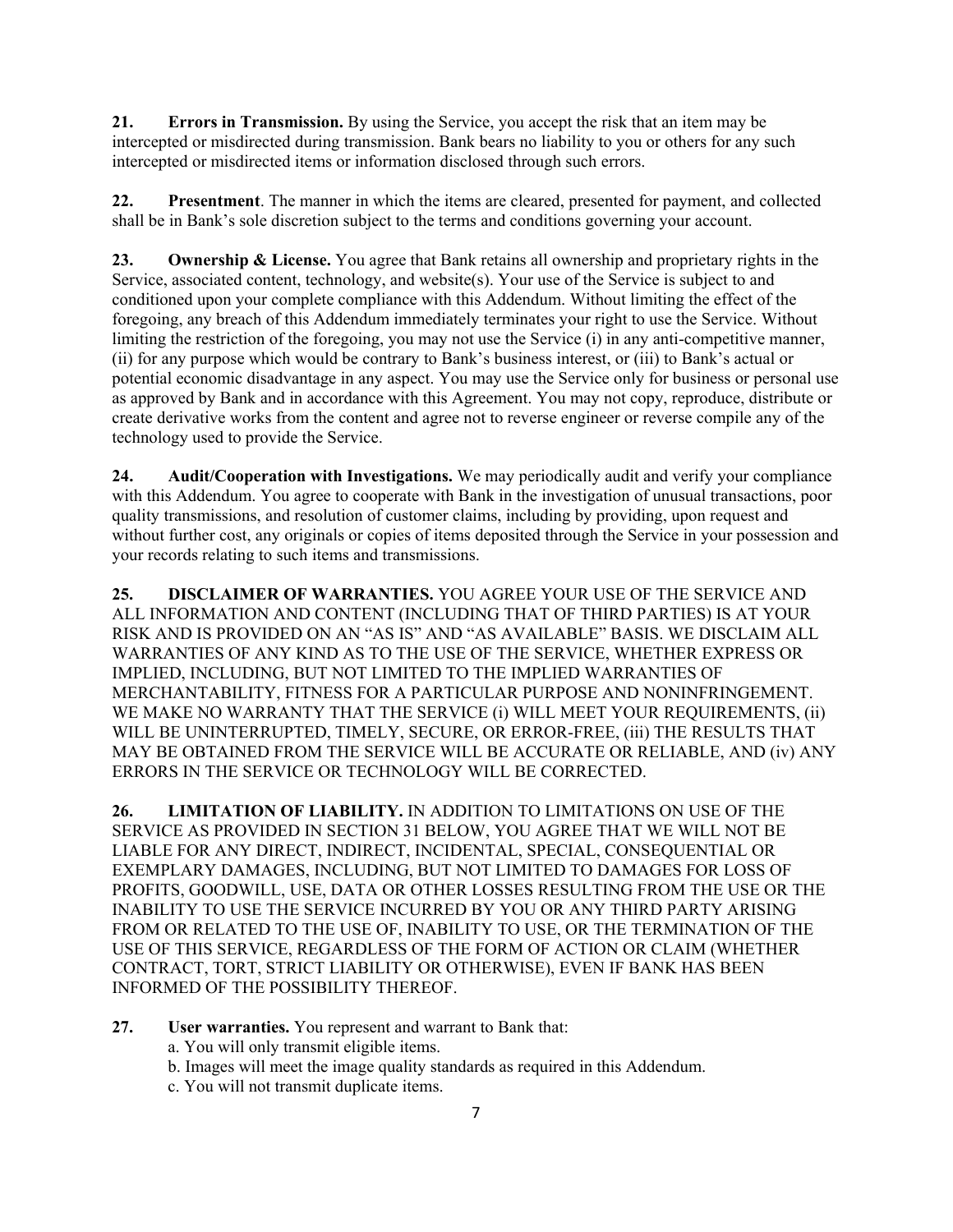d. You will not deposit, negotiate or represent the original item unless requested by Bank in writing.

e. All information contained in or regarding the item you provide to Bank is accurate and true. f. You will only transmit items that are drawn on or payable at or through banks located with the United States.

g. You will properly secure the Mobile Device to prevent unauthorized use.

f. You will comply with this Addendum and all applicable rules, laws and regulations.

**28. User Security.** You will be able to access the Service by entering a user name and password, or other unique identifier that may be required ("Authentication Procedures"). You agree to keep your Mobile Device secure and to close your mobile banking application when not in use. If you suspect your Mobile Device has been lost or stolen, or your Online Banking has been accessed by someone other than yourself, you must notify Bank immediately by calling 800-442-6666.

Although the Service will not display the full account number for any of your accounts, it may display other sensitive information about your accounts, including account activity, balances and transfer amounts. The Service may not be encrypted. You agree to protect your Mobile Device that receives information through the Service and not to let any unauthorized person have access to the information Bank provides to you through the Service. Bank will not be liable for losses or damages caused in whole or in part by your actions or omissions that result in any disclosure of account information to third parties.

# **FAILURE TO PROTECT YOUR MOBILE DEVICE AND ACCOUNT NUMBERS AS WELL AS ANY AUTHENTICATION PROCEDURES TO ACCESS THE SERVICE MAY ALLOW AN UNAUTHORIZED PARTY TO ACCESS THE SERVICE AND TRANSMIT AN ITEM FOR DEPOSIT. ALL USERS OF THE SERVICE USING YOUR AUTHENTICATION PROCEDURES WILL BE DEEMED TO BE USERS AUTHORIZED BY YOU AND BE BINDING UPON YOU.**

**29. Biometric Access.** Depending on your Mobile Device, you may have the option to use a biometric feature (such as a fingerprint scanner) on your Mobile Device to authenticate your identity and gain access to the Service. If you choose to activate a biometric feature on your device, it is your responsibility to control access to the Service. You acknowledge that any person who has a biometric feature stored in your device will be able to access the Service if you have this option turned on.

**30. Liability**. You agree to indemnify, defend and hold Bank and its respective directors, officers, employees, and agents (collectively, "Indemnitees") harmless from and against any and all claims, losses, liability, cost and expenses (including reasonable attorneys' fees) arising directly or indirectly from or related to the following (except for losses and liabilities related to our own gross negligence or willful misconduct):

a. Any negligent or intentional act or omission by you in the performance of your obligations under this Addendum, including, but not limited to (i) duplicate photographing of the same check or item, (ii) transmission of duplicate items, (ii) fraudulent or unauthorized use of your Mobile Device or security credentials.

b. Any material breach in a representation, warranty, covenant, or obligation of you contained in this Addendum.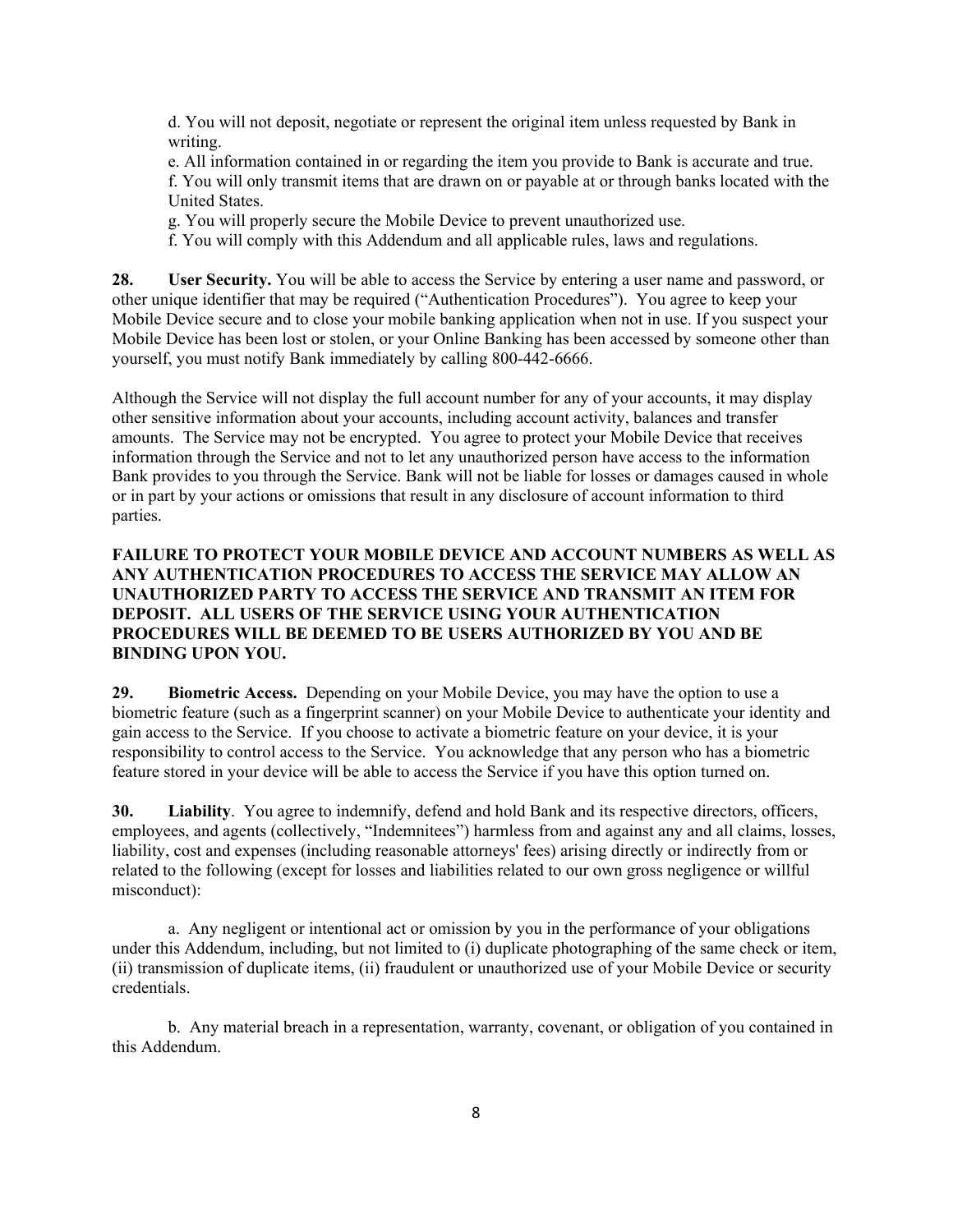c. The violation of any applicable federal, state or local law, regulation or ordinance when accessing the Service.

d. Your failure to securely maintain your Mobile Device or the original check or item, or properly disposing of the original item after depositing it through the Service.

Your obligation under this paragraph shall survive termination of the Addendum.

**31. Periodic Statements.** You agree that you are responsible for reviewing promptly each periodic statement on account linked to the Service in order to detect any unauthorized transactions and to ensure deposits were accurately transmitted.

**32. Limitations on Use of the Service.** There are certain limitations of the Service. Because the Service is accessible only through a Mobile Device, your access to the Service may be limited by the service provided by the applicable telecommunications carrier. *Bank does not guarantee: (a) either the delivery or the accuracy of any information requested or provided through the Service***;** *or (b) that you will have continuous or uninterrupted access to the Service. Bank is not responsible for any delay, failure or error in the transmission or content of text messages through the Service***.** *Bank will not be liable for damages arising from the non-delivery, delayed delivery, or wrong delivery of any information through the Service, from any inaccurate information provided through the Service, from your use of or reliance on any information provided through the Service, or from your inability to access the Service***.**

**33. Changing this Addendum.** Bank may make changes to the Service and your continued use of the Service following the effective date of a change constitutes your acceptance of the change. You will be notified at least thirty (30) days prior to any changes to the Service.

#### **34. Terminating the Service.**

34.1 Either you or Bank may terminate the Addendum or the Service provided under this Addendum at any time. If Bank terminates the Service, we may notify you as provided in the Online Banking Agreement.

34.2 Bank may terminate your Service, if you have:

- Not used the Service for at least twelve (12) months
- Abused one or more of your accounts, including:
	- o Two (2) or more overdraft occurrences in the last 90 days
	- $\circ$  Two (2) or more returned items in the last 90 days for consumer or five (5) or more returned items in the last 90 days for businesses
- Deposited any ineligible items as referenced in Section 8 above
- Or any other reason determined by the Bank

Bank is not responsible for notifying any remaining account holders of the termination. Bank may end your right to use the Service for any reason and at any time without telling you. If either you or Bank ends your right to use the Service, you will remain obligated to Bank for all of your Service transactions, even if they occur or are completed after the Service has been terminated.

**35. Contacting Bank.** For help or information about the Service, call Bank's Customer Service Center at 800-442-6666. You will never receive a message from Bank that asks you to send Bank any